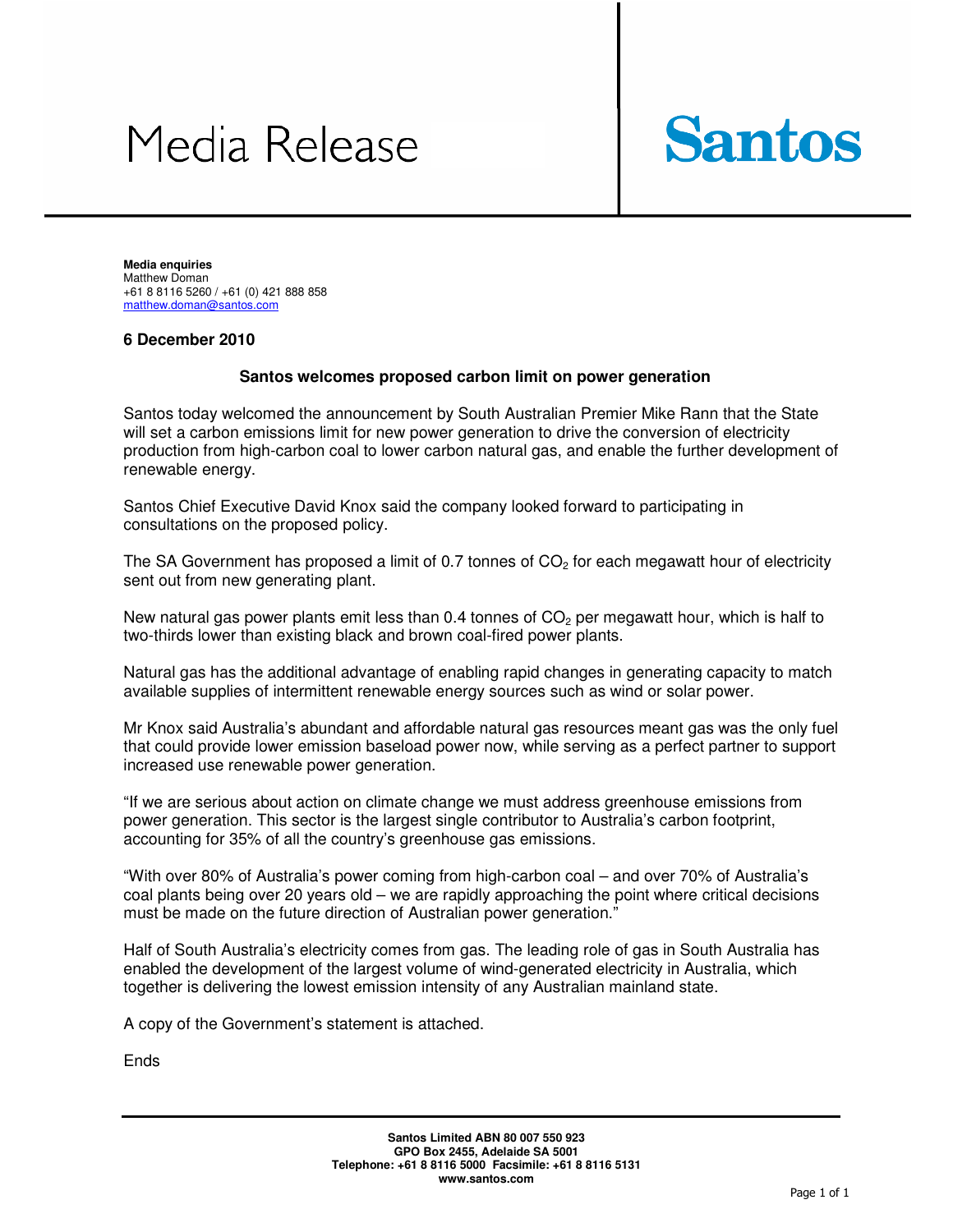**News Release** 

www.premier.sa.gov.au twitter.com/PremierMikeRann



## **Premier Mike Rann**

Minister for Economic Development Minister for Social Inclusion Minister for the Arts Minister for Sustainability and Climate Change

CANCUN: Monday, December 6 2010

### **CARBON LIMIT FOR NEW ELECTRICITY PRODUCTION**

Premier Mike Rann announced today that South Australia wants to set a carbon emissions limit for new electricity production that would be by far the toughest in Australia and would effectively prevent the future construction of new coal-fired power plants in the State.

"Early next year we will be initiating consultations with industry and interest groups about setting a maximum carbon content for electricity generated from any new plant in South Australia.

"The starting point for that consultation will be a limit of  $0.7$  tonnes of  $CO<sub>2</sub>$  for each megawatt hour of electricity sent out from new generating plant.

"The limit will be introduced as a transitional measure pending the introduction of a national carbon policy."

Consultations on the new limit will commence early in 2011 before a Bill is introduced into the Parliament to apply that limit.

"The Commonwealth Government has initiated a consultation process on its policy to require all new power stations to meet best practice emissions standards.

"I support that approach as it offers an effective mechanism for reducing greenhouse gas emissions from the stationary energy sector on a national basis.

"South Australia's circumstances are different from those that apply nationally.

"At present, 34% of South Australia's electricity is generated by coal-fired power, less than half the national average. Gas accounts for almost half of our electricity generation, while 18% of our electricity comes from wind power generation.

"By 2020, 33% of our power will come from renewable energy.

"South Australia is host to half of Australia's wind power and last month we passed through the threshold of 1,000 MW of installed wind energy capacity.

"This outcome has been driven by South Australia aggressively capitalising on the Commonwealth Government's expanded 20 per cent by 2020 Renewable Energy Target.

"The Commonwealth Government's concerted action to deliver a high level of renewable energy for Australia has created the opportunity for South Australia to draw investors to exploit the State's outstanding wind resource.